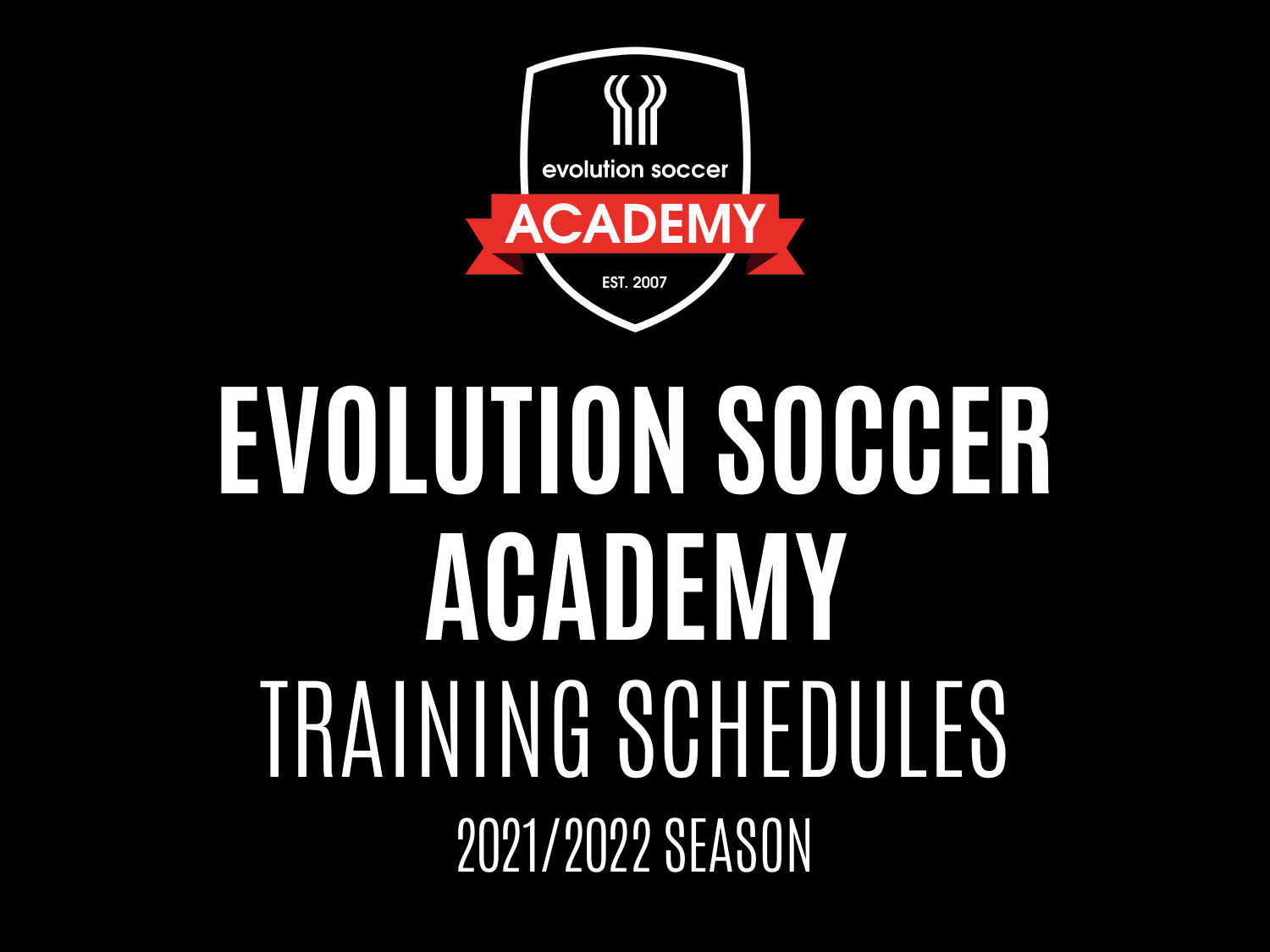#### **EVOLUTION SOCCER - AGE GUIDE**

| <b>AGE GROUP</b>   | AGE AS OF SEPT 1ST 2021 | GUIDE                                 |
|--------------------|-------------------------|---------------------------------------|
| UNDER <sub>7</sub> | 6 YEARS OLD             | MAY TURN 7 THROUGHOUT THE YEAR        |
| UNDER 8            | 7 YEARS OLD             | MAY TURN 8 THROUGHOUT THE YEAR        |
| UNDER 9            | 8 YEARS OLD             | MAY TURN 9 THROUGHOUT THE YEAR        |
| UNDER 10           | 9 YEARS OLD             | MAY TURN 10 THROUGHOUT THE YEAR       |
| UNDER 11           | 10 YEARS OLD            | MAY TURN 11 THROUGHOUT THE YEAR       |
| UNDER 12           | 11 YEARS OLD            | MAY TURN 12 THROUGHOUT THE YEAR       |
| UNDER 14           | 12 OR 13 YEARS OLD      | MAY TURN 13 OR 14 THROUGHOUT THE YEAR |
| UNDER 16           | 14,15 OR 16 YEARS OLD   | MAY TURN 15 OR 16 THROUGHOUT THE YEAR |

#### YOUR CHILD'S AGE GROUP IS DETERMINED BY THEIR AGE AS OF SEPTEMBER 1ST, 2021.

PLEASE NOTE THAT YOUR CHILD WILL STAY IN THE SAME AGE GROUP FOR THE ENTIRETY OF THE 2021/2022 SEASON (MUCH LIKE SCHOOL GRADES).

PLAYERS MAY BE ASKED TO MOVE TO A DIFFERENT TEAM AT ANY STAGE OF THE SEASON TO ALIGN WITH THEIR RESPECTIVE ABILITIES AND DEVELOPMENT, AS PER THE COACHES DISCRETION.

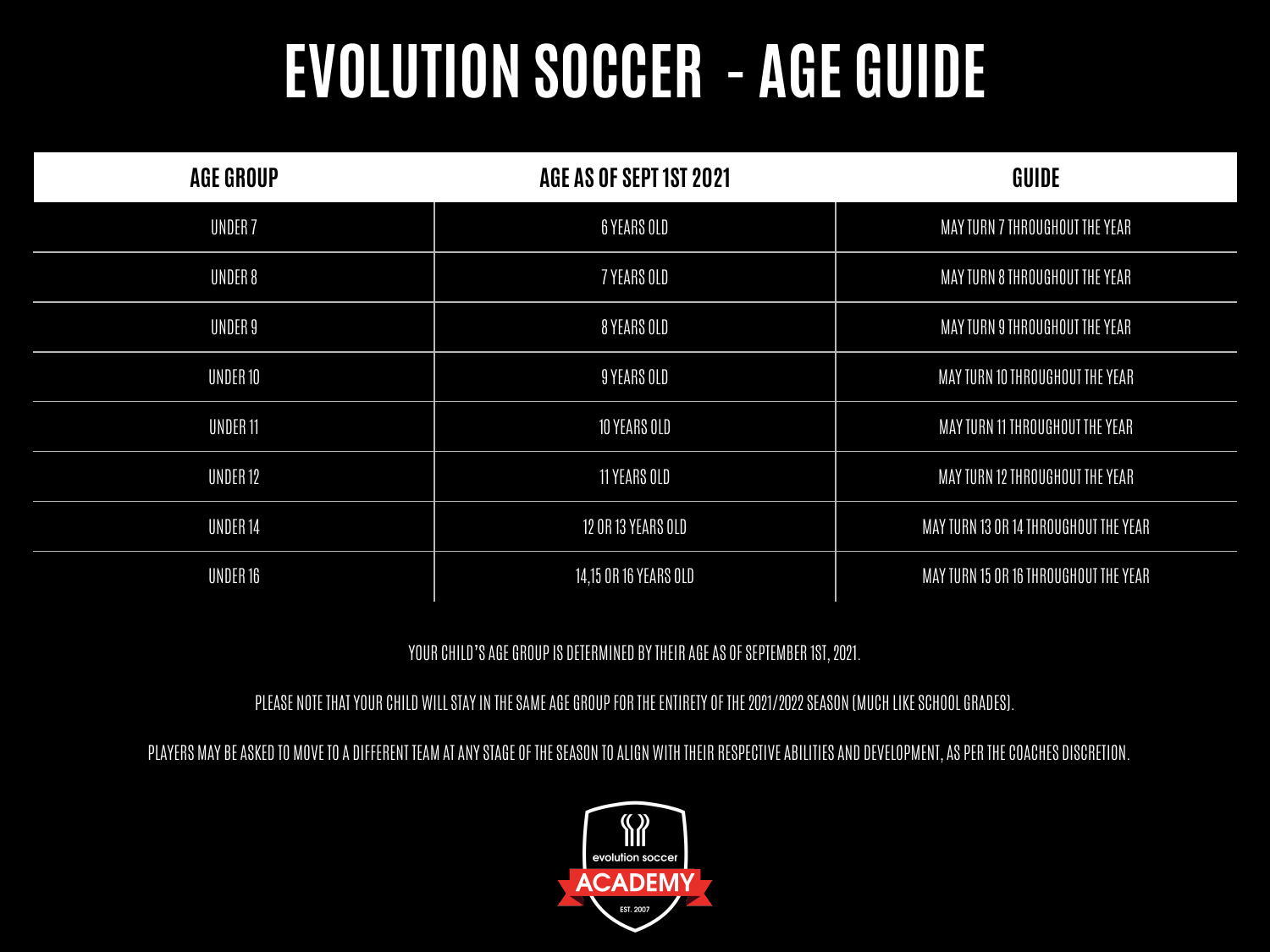## **EVOLUTION SOCCER ACADEMY** PRE AND FOUNDATION PHASE SCHEDULE

| <b>TEAM</b>                      | <b>SUN</b>                   | <b>MON</b> | <b>TUE</b>                   | <b>WED</b> | <b>THU</b>                   | <b>FRI</b> | <b>SAT</b> |
|----------------------------------|------------------------------|------------|------------------------------|------------|------------------------------|------------|------------|
| $U$ 7<br><b>ACADEMY</b>          | 16:30 - 17:30<br>DC AL WAJBA |            | 16:30 - 17:30<br>DC AL WAJBA |            | 16:30 - 17:30<br>DC AL WAJBA |            |            |
| U8<br><b>ACADEMY</b>             | 16:30 - 17:30<br>DC AL WAJBA |            | 16:30 - 17:30<br>DC AL WAJBA |            | 16:30 - 17:30<br>DC AL WAJBA |            |            |
| U <sub>9</sub><br><b>ACADEMY</b> | 17:30 - 18:30<br>DC AL WAJBA |            | 17:30 - 18:30<br>DC AL WAJBA |            | 17:30 - 18:30<br>DC AL WAJBA |            |            |
| U10<br><b>ACADEMY</b>            | 17:30 - 18:30<br>DC AL WAJBA |            | 17:30 - 18:30<br>DC AL WAJBA |            | 17:30 - 18:30<br>DC AL WAJBA |            |            |

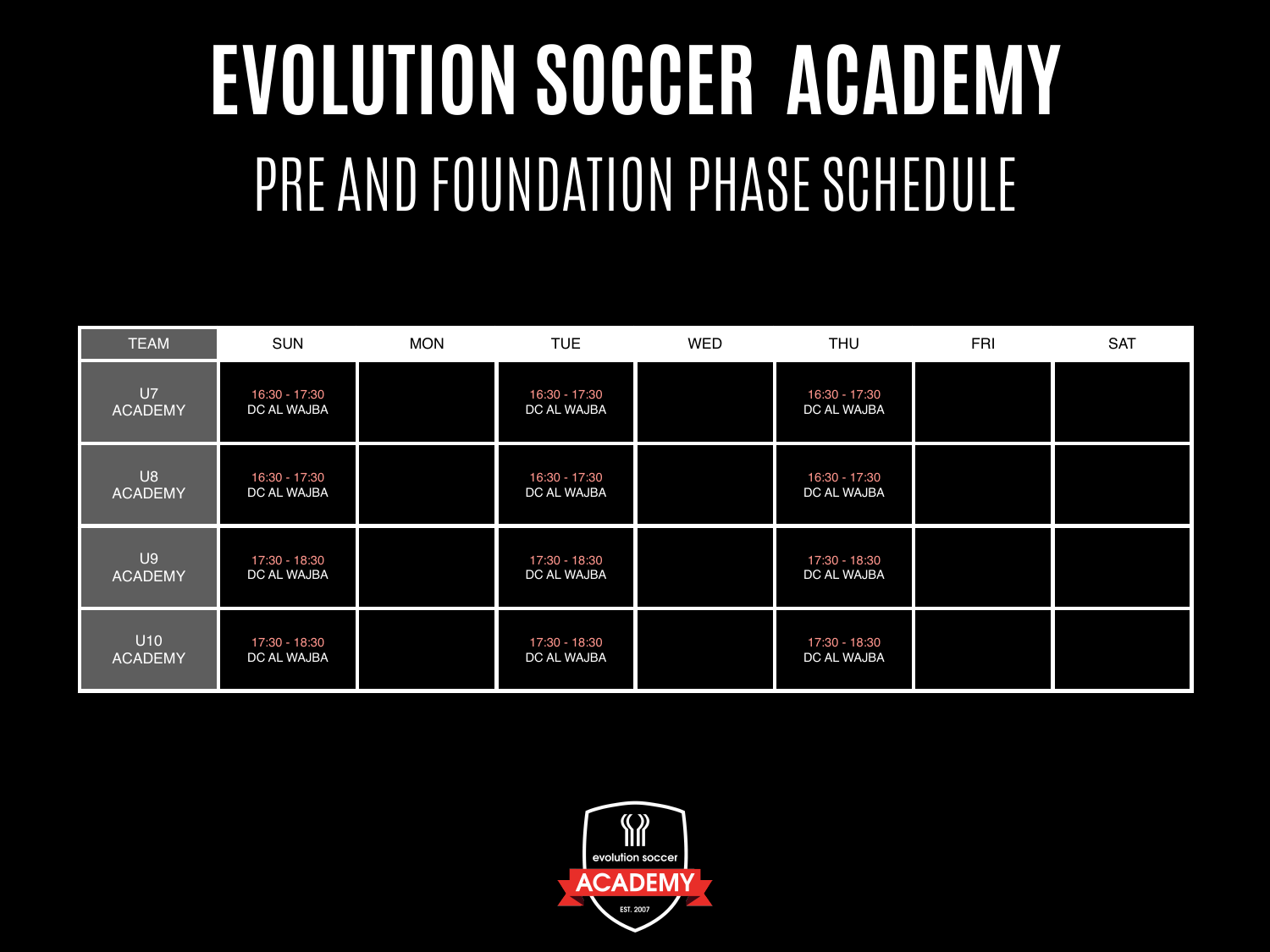### **EVOLUTION SOCCER ACADEMY** YOUTH PHASE SCHEDULE

| <b>TEAM</b>                                | <b>SUN</b> | <b>MON</b>                   | <b>TUE</b> | WED                          | <b>THU</b> | FRI | <b>SAT</b>                   |
|--------------------------------------------|------------|------------------------------|------------|------------------------------|------------|-----|------------------------------|
| U11<br><b>ACADEMY</b>                      |            | 16:30 - 17:45<br>DC AL WAJBA |            | 16:30 - 17:45<br>DC AL WAJBA |            |     | 16:30 - 17:30<br>DC AL WAJBA |
| U12<br><b>ACADEMY</b>                      |            | 16:30 - 17:45<br>DC AL WAJBA |            | 16:30 - 17:45<br>DC AL WAJBA |            |     | 16:30 - 17:30<br>DC AL WAJBA |
| U13<br><b>ACADEMY</b>                      |            | 17:45 - 19:00<br>DC AL WAJBA |            | 17:45 - 19:00<br>DC AL WAJBA |            |     | 17:30 - 18:30<br>DC AL WAJBA |
| U14<br><b>ACADEMY</b>                      |            | 17:45 - 19:00<br>DC AL WAJBA |            | 17:45 - 19:00<br>DC AL WAJBA |            |     | 17:30 - 18:30<br>DC AL WAJBA |
| U14<br><b>ACADEMY GIRLS</b><br><b>ONLY</b> |            | 17:45 - 19:00<br>DC AL WAJBA |            | 17:45 - 19:00<br>DC AL WAJBA |            |     | 17:30 - 18:30<br>DC AL WAJBA |

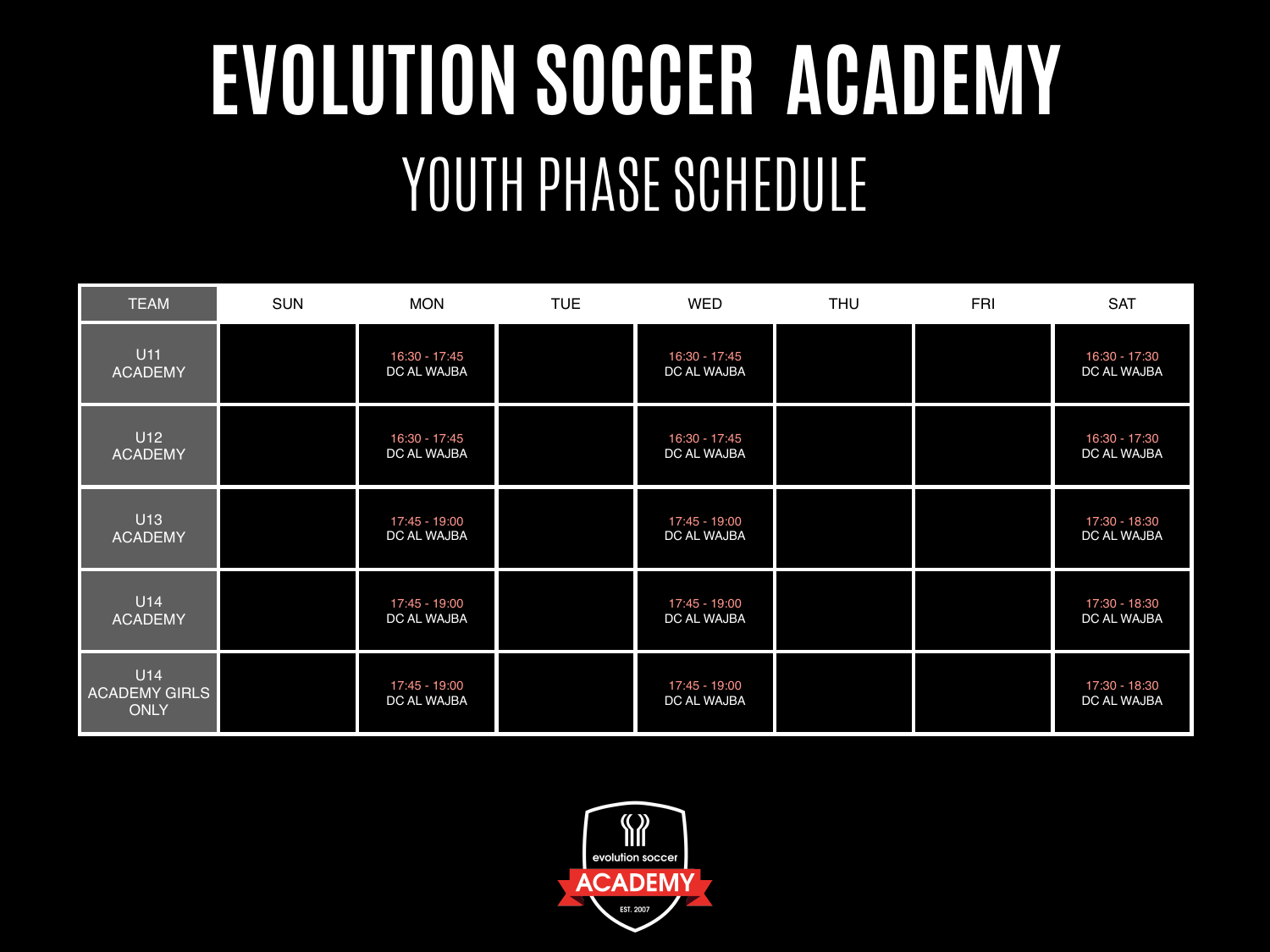### **EVOLUTION SOCCER ACADEMY** PROFESSIONAL PHASE SCHEDULE

| <b>TEAM</b>                                | <b>SUN</b>                   | <b>MON</b> | <b>TUE</b>                   | <b>WED</b> | <b>THU</b>                   | <b>FRI</b> | <b>SAT</b>                   |
|--------------------------------------------|------------------------------|------------|------------------------------|------------|------------------------------|------------|------------------------------|
| U15<br><b>ACADEMY</b>                      | 18:30 - 20:00<br>DC AL WAJBA |            | 18:30 - 20:00<br>DC AL WAJBA |            |                              |            | 16:30 - 17:30<br>DC AL WAJBA |
| U16<br><b>ACADEMY</b>                      | 18:30 - 20:00<br>DC AL WAJBA |            | 18:30 - 20:00<br>DC AL WAJBA |            | 18:30 - 19:30<br>DC AL WAJBA |            |                              |
| U18<br><b>ACADEMY</b>                      | 18:30 - 20:00<br>DC AL WAJBA |            | 18:30 - 20:00<br>DC AL WAJBA |            | 18:30 - 19:30<br>DC AL WAJBA |            |                              |
| U18<br><b>ACADEMY GIRLS</b><br><b>ONLY</b> | 18:30 - 20:00<br>DC AL WAJBA |            | 18:30 - 20:00<br>DC AL WAJBA |            | 18:30 - 19:30<br>DC AL WAJBA |            |                              |